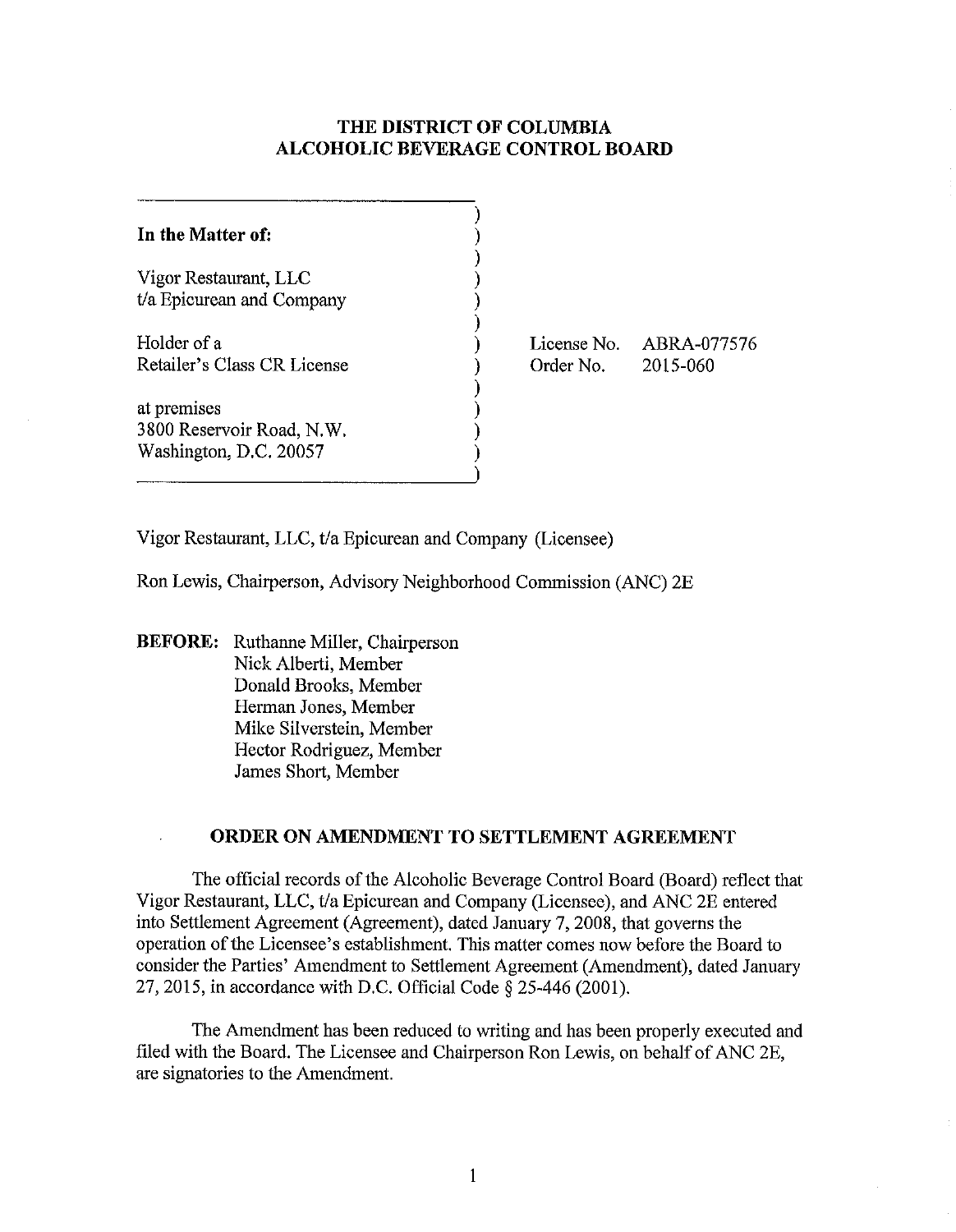Accordingly, it is this 18th day of February, 2015, **ORDERED** that:

- 1. The above-referenced Amendment to Settlement Agreement, dated January 27 2015, submitted by the Parties to govern the operations of the Licensee's establishment is **APPROVED** and **INCORPORATED** as part of this Order;
- 2. All terms and conditions of the original Agreement, not amended by the Amendment, shall remain in **full** force and effect; and
- 3. Copies of this Order shall be sent to the Licensee and ANC 2E.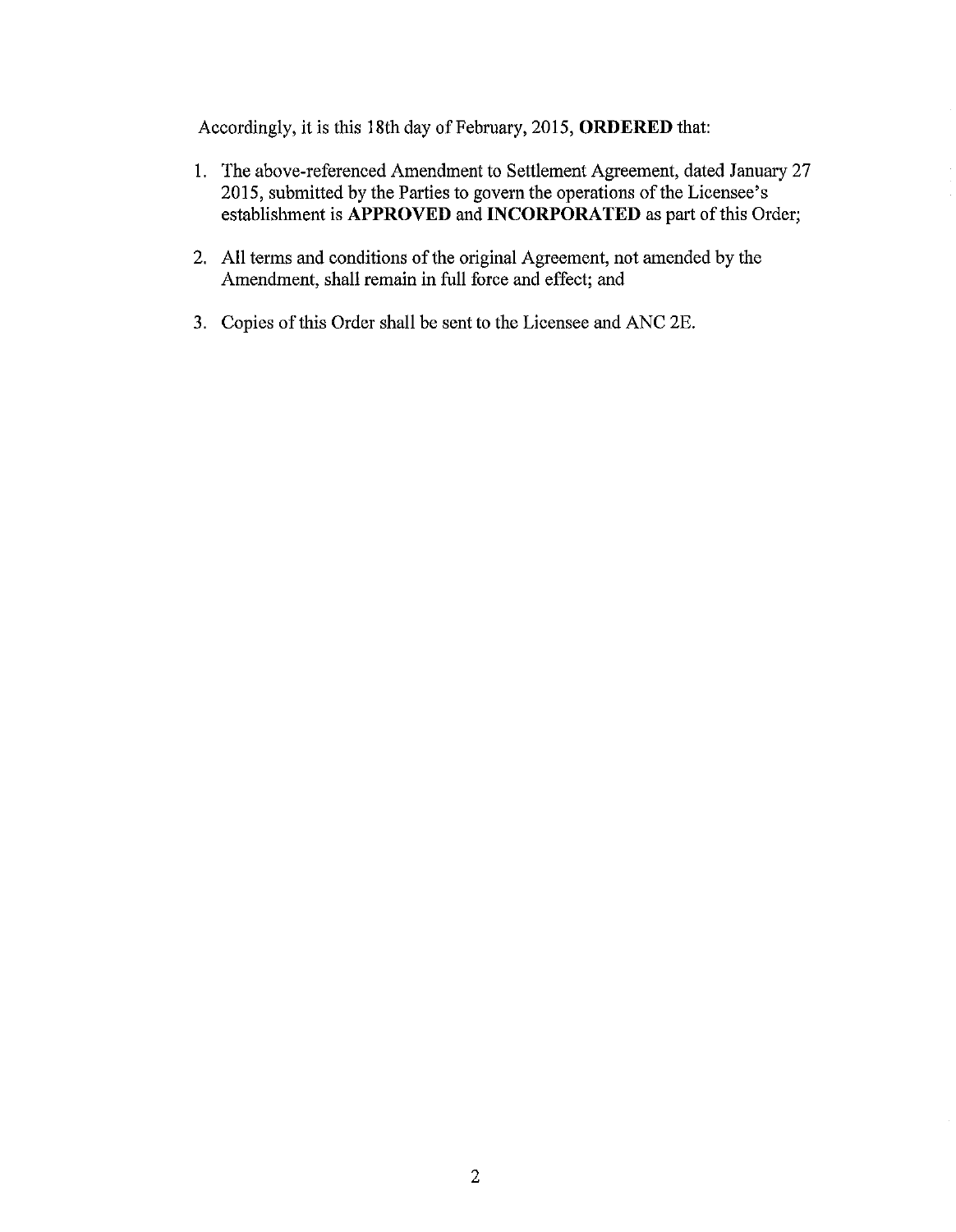District of Columbia Alcoholic Beverage Control Board

Ruthanne Miller, Chairperson ck Alberti Member anald Brooks, Member Herman Jones/Member Mike Silverstein, Member  $H_{\rm ec}$ Rodriguez Mem James Short, Member

Pursuant to D.C. Official Code § 25-433, any party adversely affected may file a Motion for Reconsideration of this decision within ten (10) days of service of this Order with the Alcoholic Beverage Regulation Administration, 2000 14<sup>th</sup> Street, N.W., Suite 400S, Washington, DC 20009.

Also, pursuant to section 11 of the District of Columbia Administrative Procedure Act, Pub. L. 90-614, 82 Stat. 1209, D.C. Official Code §2-510 (2001), and Rule 15 of the District of Columbia Court of Appeals, any party adversely affected has the right to appeal this Order by filing a petition for review, within thirty (30) days of the date of service of this Order, with the District of Columbia Court of Appeals, 430 E Street, N.W., Washington, D.C. 20001; (202/879-1010). However, the timely filing of a Motion for Reconsideration pursuant to 23 DCMR § 1719.1 (2008) stays the time for filing a petition for review in the District of Columbia Court of Appeals until the Board rules on the motion. See D.C. App. Rule 15(b) (2004).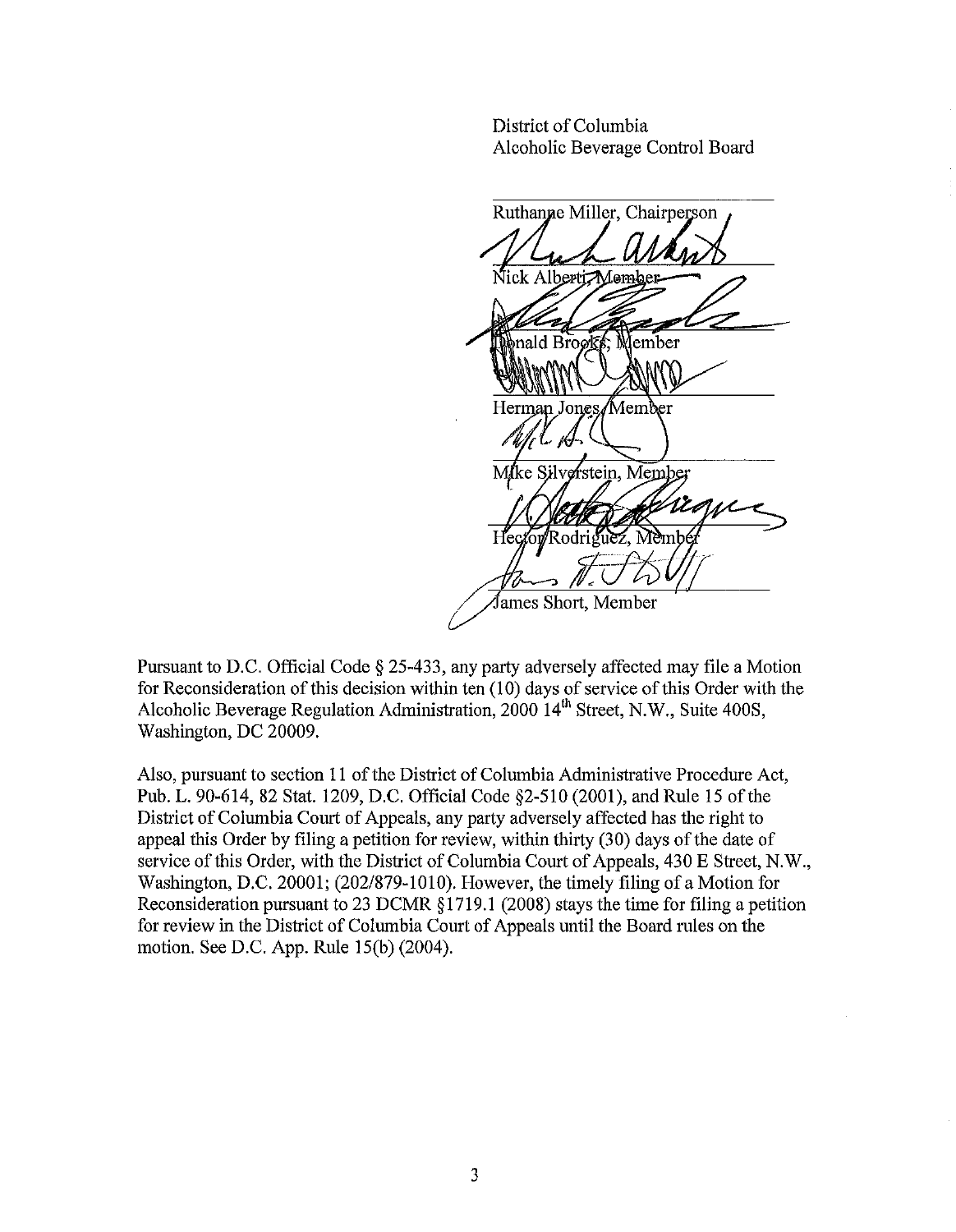#### AMENDMENT **TO** ABC SETTLEMENT AGREEMENT

--------\_.

THIS AMENDMENT **TO** ABC SETTLEMENT AGREEMENT (the "Amendment") is made and entered into this  $27th$  day of January, 2015, by and among Vigor Restaurant, LLC,  $t/a$  Epicurean and Company (the "Licensee") and Advisory Neighborhood Commission  $2E$ ("ANC 2E").

### **RECITALS**

WHEREAS, Licensee operates a restaurant (the "Restaurant") known as Epicurean and Company, located at 3800 Reservoir Road, NW (the "Premises"), which Premises includes interior space and space for outdoor seating;

WHEREAS, Licensee is the holder of a Retailer's Alcoholic Beverage License Class CR (the...Tricense")-for-the-sale-of-alcoholic-beverages on the Premises;

WHEREAS, in connection with the original approval and issuance of the license, the parties entered into a Voluntary Agreement dated January 7, 2008 (the "Agreement"), which Agreement was approved by the Order on Voluntary Agreement and Withdrawn Protest entered by the Alcoholic Beverage Control Board (the "Board~') on January 9, 2008;

WHEREAS, Licensee wishes to extend the hours that the Restaurant during which it may remain open and the permitted hours of alcohol service, and ANC 2E approves such an extension;

1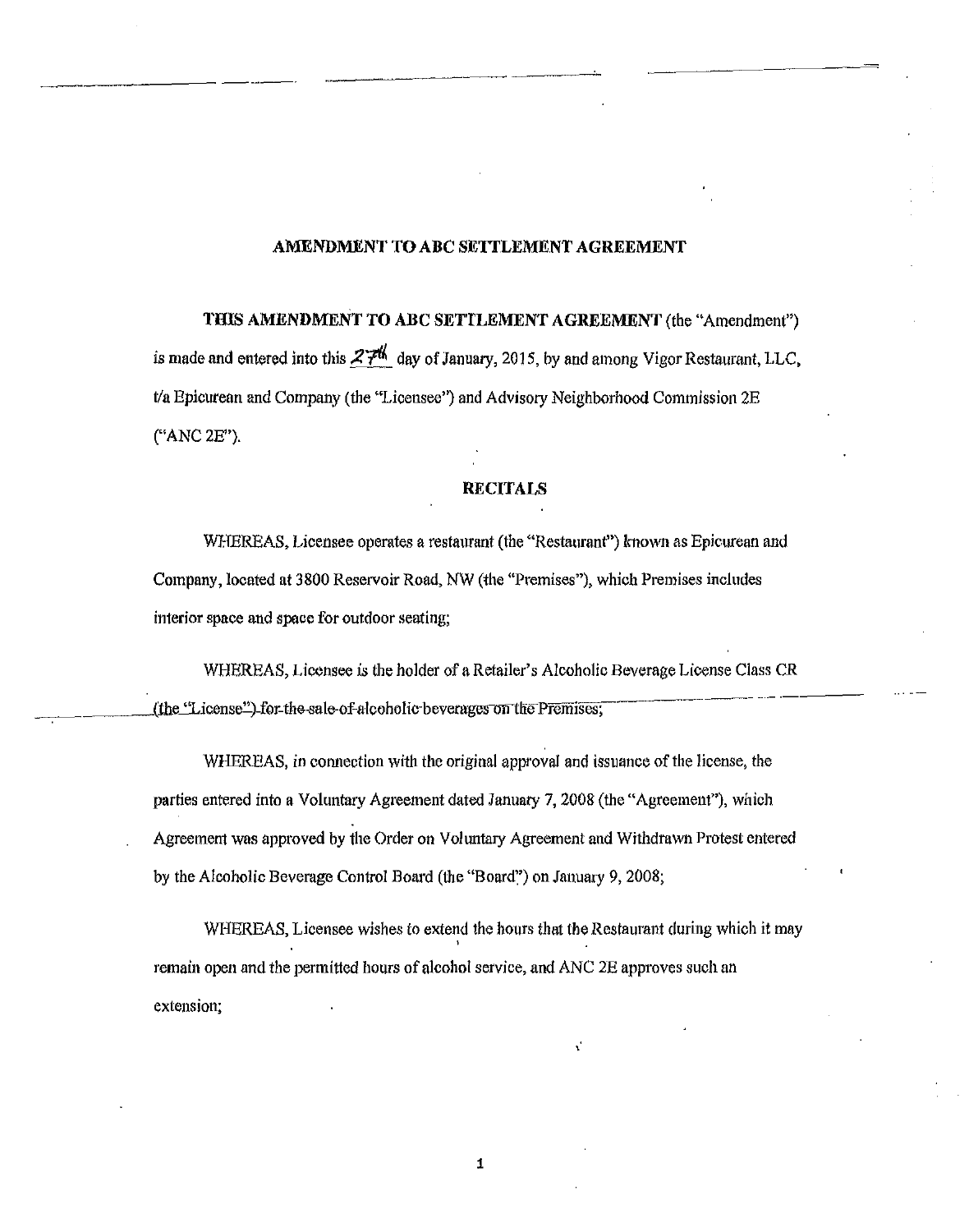NOW, THEREPORE, in consideration of the mutual covenants and agreements contained in this Amendment, and other good and valuable consideration, the receipt and sufficiency of which are hereby acknowledged, the parties agree as follows:

1. Reginals Incorporated. The recitals set forth above are incorporated herein by reference.

2. Hours of Operation. The provisions of Paragraph 3 of the Agreement are amended to provide that the Restaurant shall be permitted to remain open 24 hours each day, seven days each week, and alcoholic beverage service on Friday and Saturday shall be permitted until 3:00 a.m.

3. Entire Agreement. This Amendment and the Agreement, set forth the entire understanding of the parties with respect to Licensee's alcoholic beverage license.

4. Counterparts. This Agreement may be executed simultaneously in two or more counterparts, each of which shall be deemed an original, but all of which together shall constitute one and the same instrument.

5. Full Force and Effect. Except as specifically provided herein, the Agreement remains in full force and effect.

LICENSEE: Vigor Restaurant, LLC By:  $\overline{C.W. Chon}$ Date Signod:  $O//$ ANC<sub>2</sub>E: Bν.  $1/27/15$ Date Signed: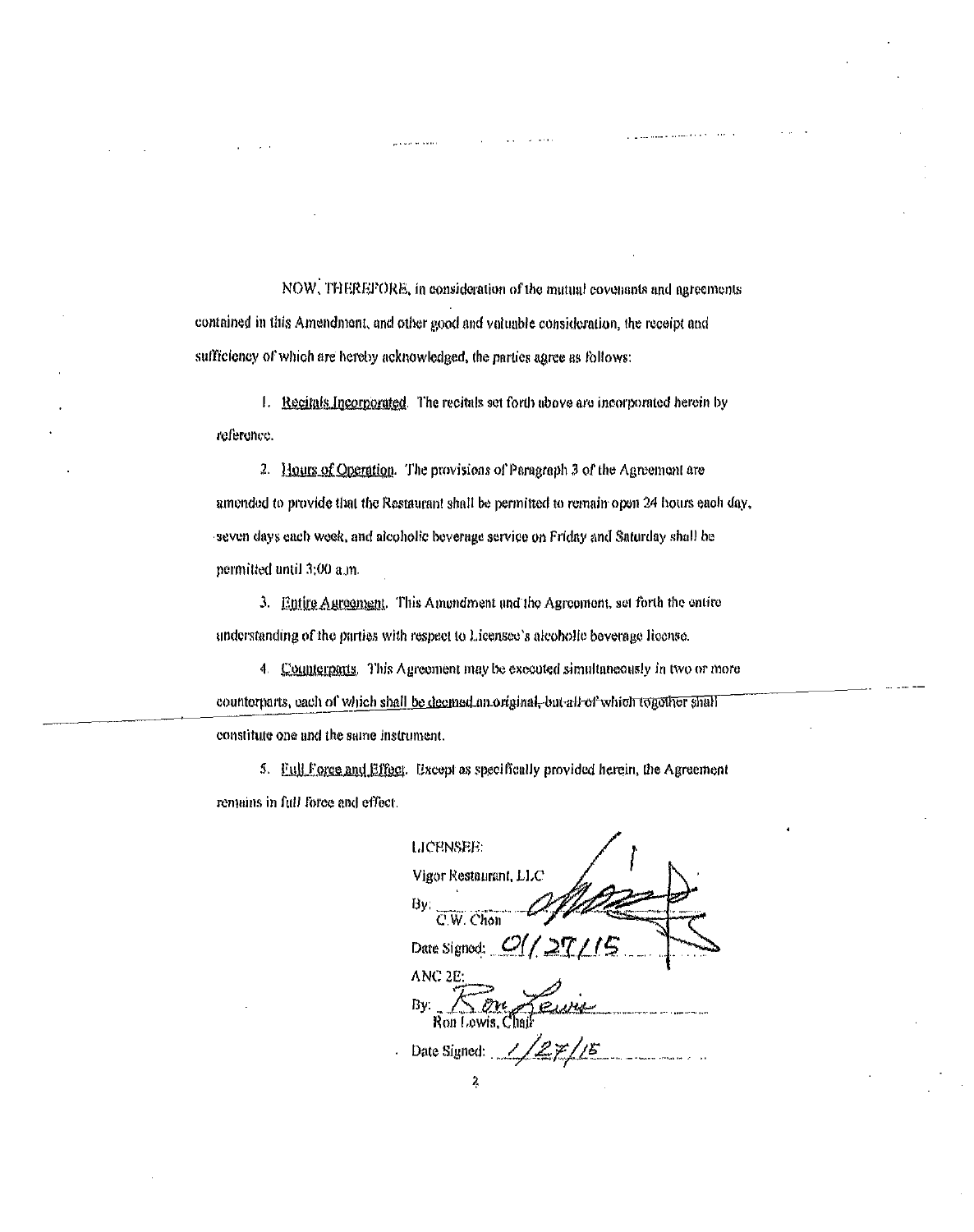# THE DISTRICT OF COLUMBIA **ALCOHOLIC BEVERAGE CONTROL BOARD**

| In the Matter of:             |             |               |
|-------------------------------|-------------|---------------|
| Vigor Restaurant, LLC         |             |               |
| t/a Epicurean and Company     |             |               |
| Application for a new         | License No. | 77576         |
| Retailer's Class "CR" License | Case No.    | 61267-08/005P |
| at premises                   | Order No.   | 2008-053      |
| 3800 Reservoir Road, N.W.     |             |               |
| Washington, D.C.              |             |               |
|                               |             |               |

Vigor Restaurant, LLC t/a Epicurean and Company, Applicant

Bill Starrels, Vice-Chair, Advisory Neighborhood Commission 2E, Protestant

**BEFORE:** Peter B. Feather, Chairperson Judy A. Moy, Member Albert G. Lauber, Member Mital M. Gandhi, Member

## ORDER ON VOLUNTARY AGREEMENT AND WITHDRAWN PROTEST

The Application filed by Vigor Restaurant, LLC t/a Epicurean and Company, for a new Retailer's Class "CR" license, having been protested, came before the Alcoholic Beverage Control Board (Board) for a Roll Call hearing on November 7, 2007, in accordance with D.C. Official Code § 25-601 (2001). Bill Starrels, Vice-Chair, Advisory Neighborhood Commission (ANC) 2E, filed a timely letter of opposition.

The official records of the Board reflect that the Parties have reached an agreement which has been reduced to writing and has been properly executed and filed with the Board. Pursuant to the Voluntary Agreement, dated January 7, 2008, the Protestants have agreed to withdraw the protest, provided, however, the Board's approval of the pending application is conditioned upon the licensee's continuing compliance with the terms of the Voluntary Agreement.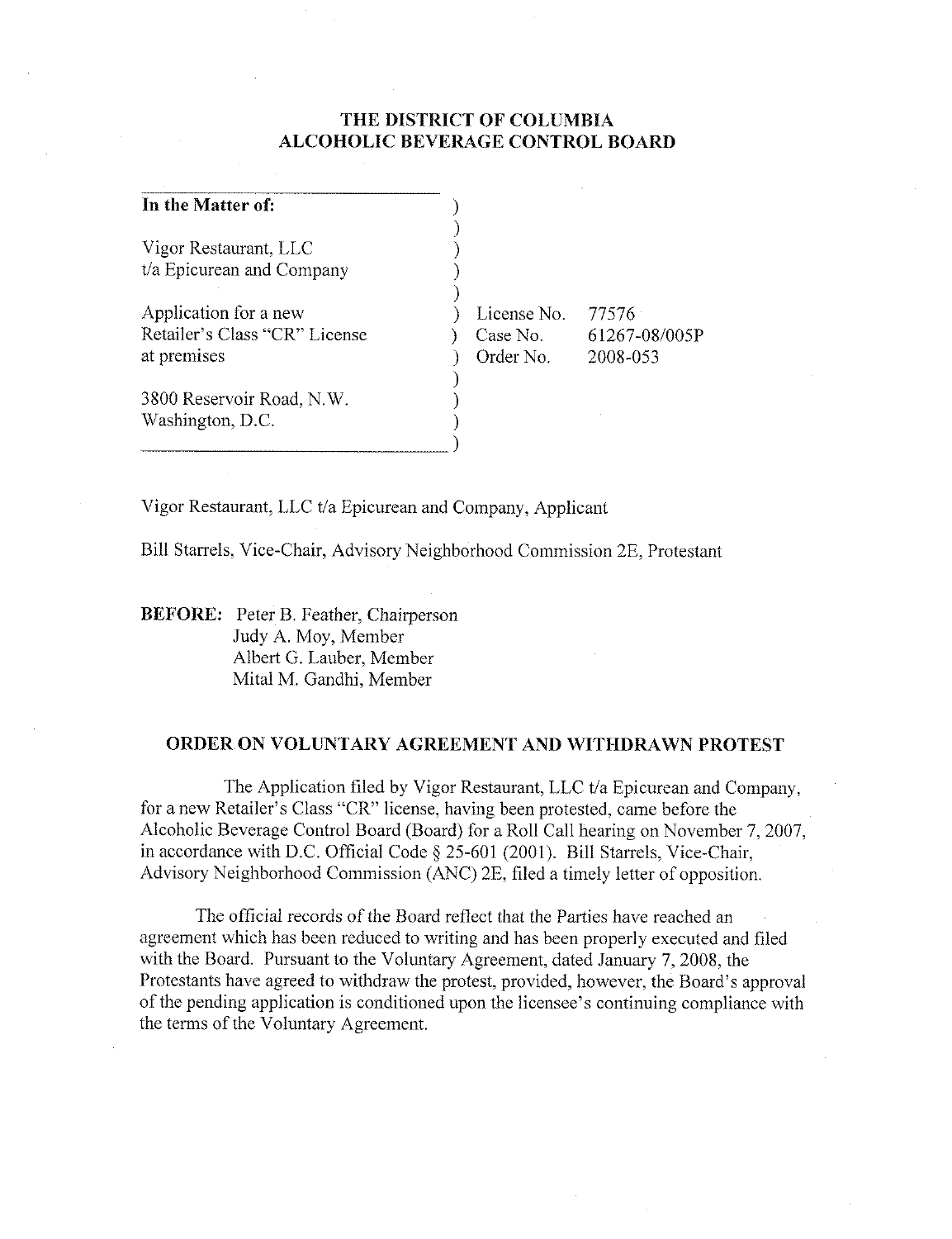Vigor Restaurant, LLC t/a Epicurean and Company **License No. 77576** Case No. 61267-08/005P Page Two

Accordingly, it is this  $9<sup>th</sup>$  day of January 2008, **ORDERED** that:

1. The protests of ANC 2E is **WITHDRAWN**;

2. The Application filed by Vigor Restaurant, LLC t/a Epicurean and Company, for a new Retailer's Class "CR" license, at 3800 Reservoir Road, N.W., Washington, D.C., is GRANTED;

3. The above-referenced agreement is **INCORPORATED** as part of this Order; and

4. Copies of this Order shall be sent to the Protestant and the Applicant.

District of Columbia Alcoholic Beverage Control Board

Peter B. Feather, Chairperson

Member

Mital M. Gandhi, Member

Pursuant to 23 DCMR § 1719.1 (April 2004), any party adversely affected may file a Motion for Reconsideration of this decision within ten (10) days of service of this Order with the Alcoholic Beverage Regulation Administration, 941 North Capitol Street, N.E., Suite 7200, Washington, D.C. 20002.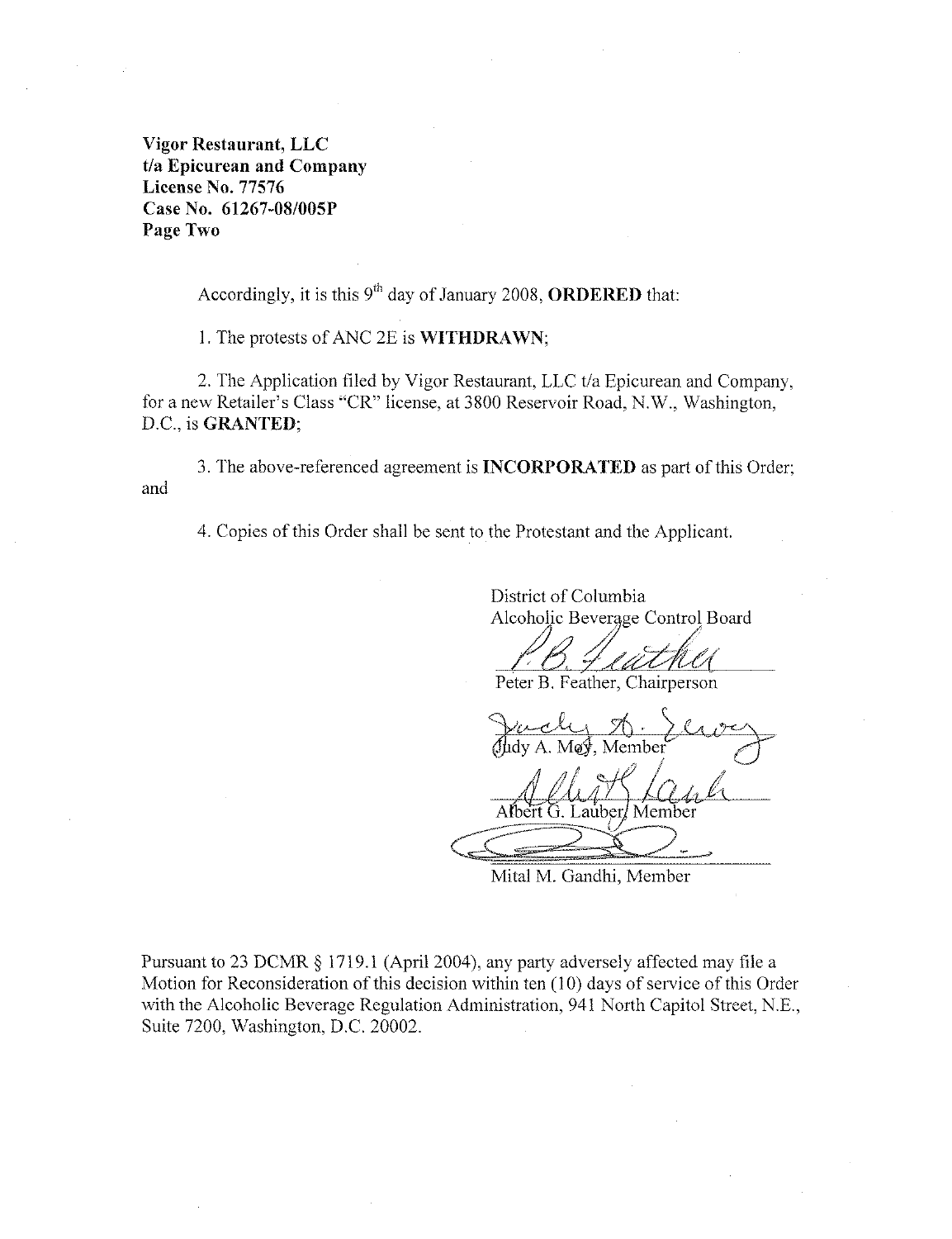### VOLUNTARY AGREEMENT

THIS VOLUNTARY AGREEMENT date this 7<sup>44</sup> day of <u>Sanyary</u>, 2008 (the "Agreement") is made by Vigor Restaurant, LLC t/a Epicurean and Company (the "Applicant") with Advisory Neighborhood Commission 2E (the "ANC") and Citizens Association Georgetown ("CAG") / / **TERRANT** 

### **RECITALS**

WHEREAS, Applicant has applied for a Retailers License Class CR (License No. 77576) for premises located 3800 Reservoir Road, NW (the "Premises") which Premises includes interior space and space for outside seating (the "Summer Garden");

WHEREAS, in order to secure the approval of the ANC and AC. Applicant is entering into this Voluntary Agreement commemorating certain understandings regarding the Applicant's operational plans;

NOW, THEREFORE, in consideration of the mutual covenants and agreements hereinafter forth, and other good and valuable consideration, the receipt and sufficiency of which are hereby acknowledged, the parties agree as follows:

1. Recitals. The recitals above are incorporated herein by reference.

 $\overline{2}$ . Occupancy and Safety. The overall occupancy of the Premises shall be limited to 297 persons. In addition, the occupancy in the various areas of the Premises shall not materially exceed the following approximate limits:

> Lounge 74 persons Dining  $#2$ 134 persons

Dining  $#3$ 89 persons (Including sushi area)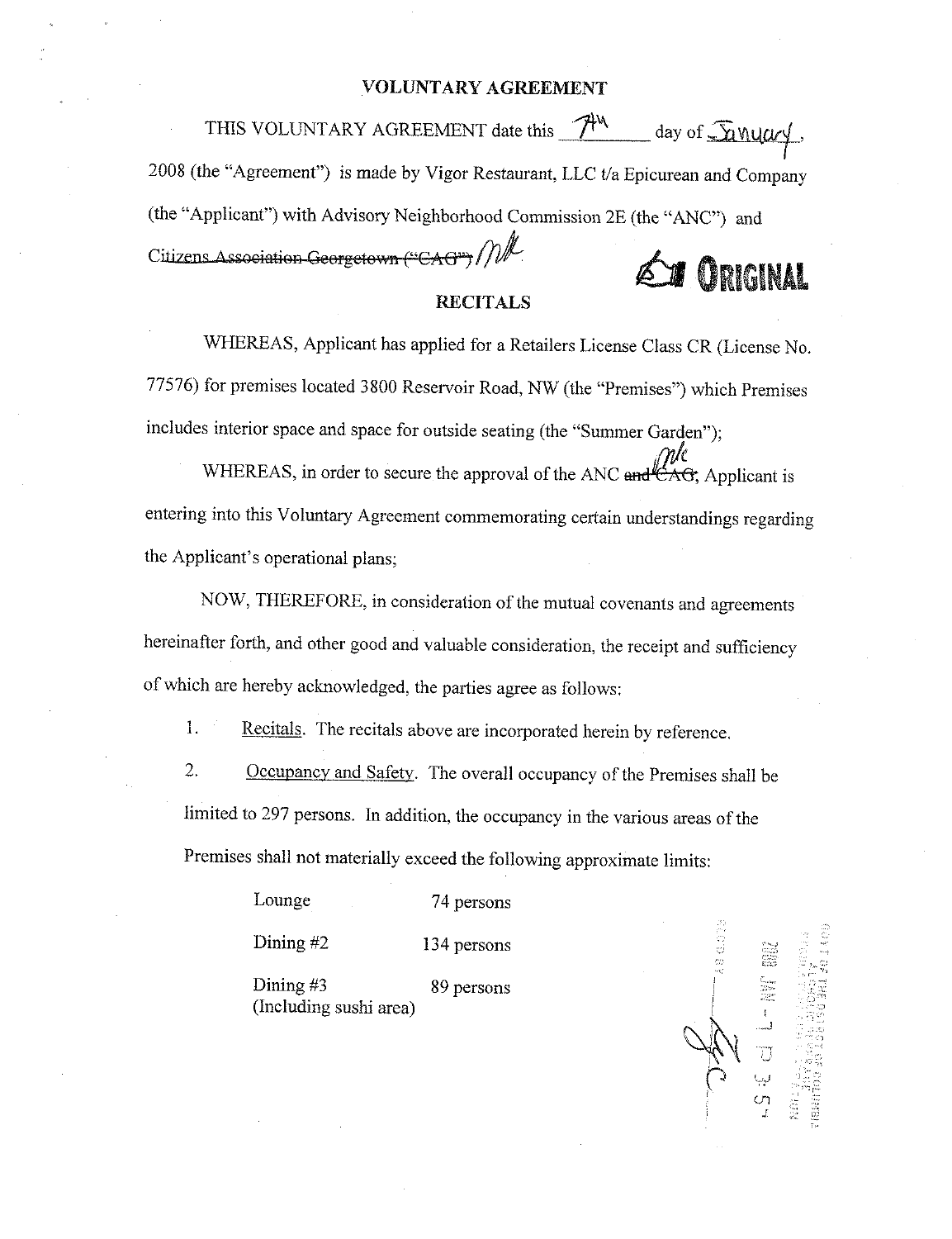The Applicant shall ensure that a clear passageway is maintained in the Premises at all times for the safe egress of occupants in case of fire or other emergency. Applicant shall not exceed the above-limit without approval of the Alcoholic Beverage Control Board under 23 DCMR Section 15.03.

 $3.$ Hours of Operation. The Premises shall close and all alcoholic beverage service shall cease, no later than 2:00 A.M., 7 days a week. Applicant shall begin announcing last call, either by general announcement, or by servers advising patrons, at least one half hour before closing.

4. Noise. Applicant will comply with the Title 25, Section 725 of the D.C. Code, and take all necessary actions to ensure that music, noise and vibration from the establishment are not audible in any residence. Should any sound, noise, or music be heard in any premises other than the licensed establishment, Applicant will take reasonable action to address the issue. Applicant shall make every reasonable effort to minimize noise from patrons exiting the Premises after 11 p.m. and shall assign a staff person, as needed, at the front door to monitor the conduct of patrons. In the event patrons cue on the sidewalk in front of the Premises at any time, Applicant shall make every reasonable effort to assure that such patrons are orderly and do not create a disturbance in the neighborhood.

5. Parking. Applicant shall provide free parking for its patrons, after 5:30 p.m., in the Leavey Center. Applicant shall publicize the availability of parking by signage in the premises, by notices on menus, or otherwise. The parties agree to meet and review any and all issues related to parking six (6) months from the date of opening of the Premises for business.

2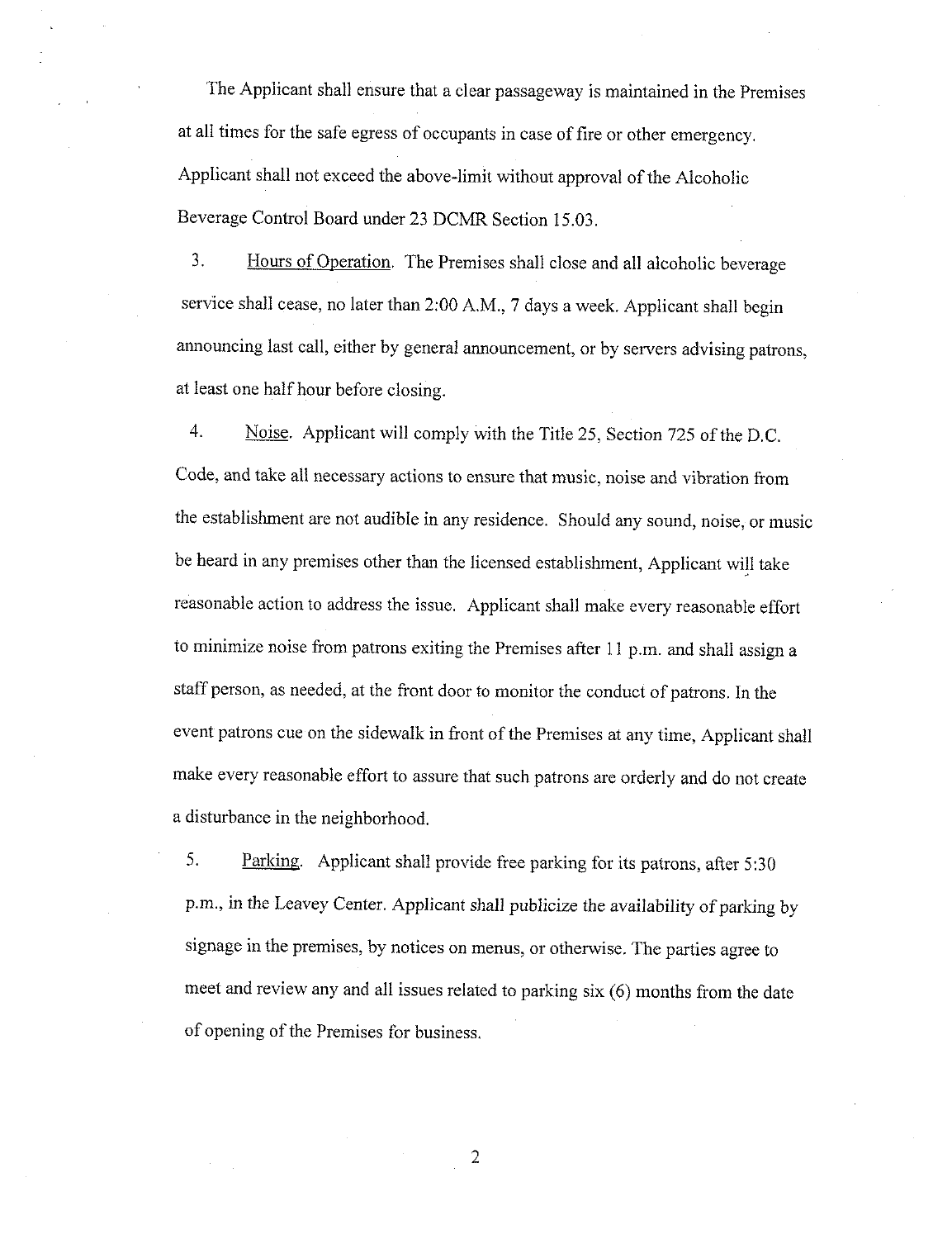6. Cover Charges and Promoters. Applicant shall not charge a cover charge at any time. There will be no event subcontracting of the space nor shall the Applicant make use of an events promoter except normal marketing of Epicurean and Company for regular operational use by the owner.

7. Notices. In the event of a violation of the provisions of this Voluntary Agreement, Applicant shall be notified in writing of such violation. Any notices required to be made under this Agreement shall be in writing and mailed by certified mail, return receipt requested, postage prepaid, or hand delivered, to the other parties to this Agreement. Notice is deemed to be received upon mailing. Notice is to be given as follows:

If to Vigor Restaurant, LLC

Epicurean and Company Attn: Mr. C.W. Chon 3800 Reservoir Road, NW Washington, DC

With a copy to:

Andrew J. Kline, Esquire 1225 Nineteenth Street, NW Suite 320 Washington, DC 20036

If to ANC 2E:

ANC<sub>2E</sub> Attn: Mr. Bill Starrels 3265 S Street NW Washington, DC 20007

If to  $CAG$ :

Citizens Association of Georgetown Attn: Ms. Karen "Cookie" Cruse 1365 Wisconsin Avenue NW, Suite 200 Washington, DC\20007

 $3$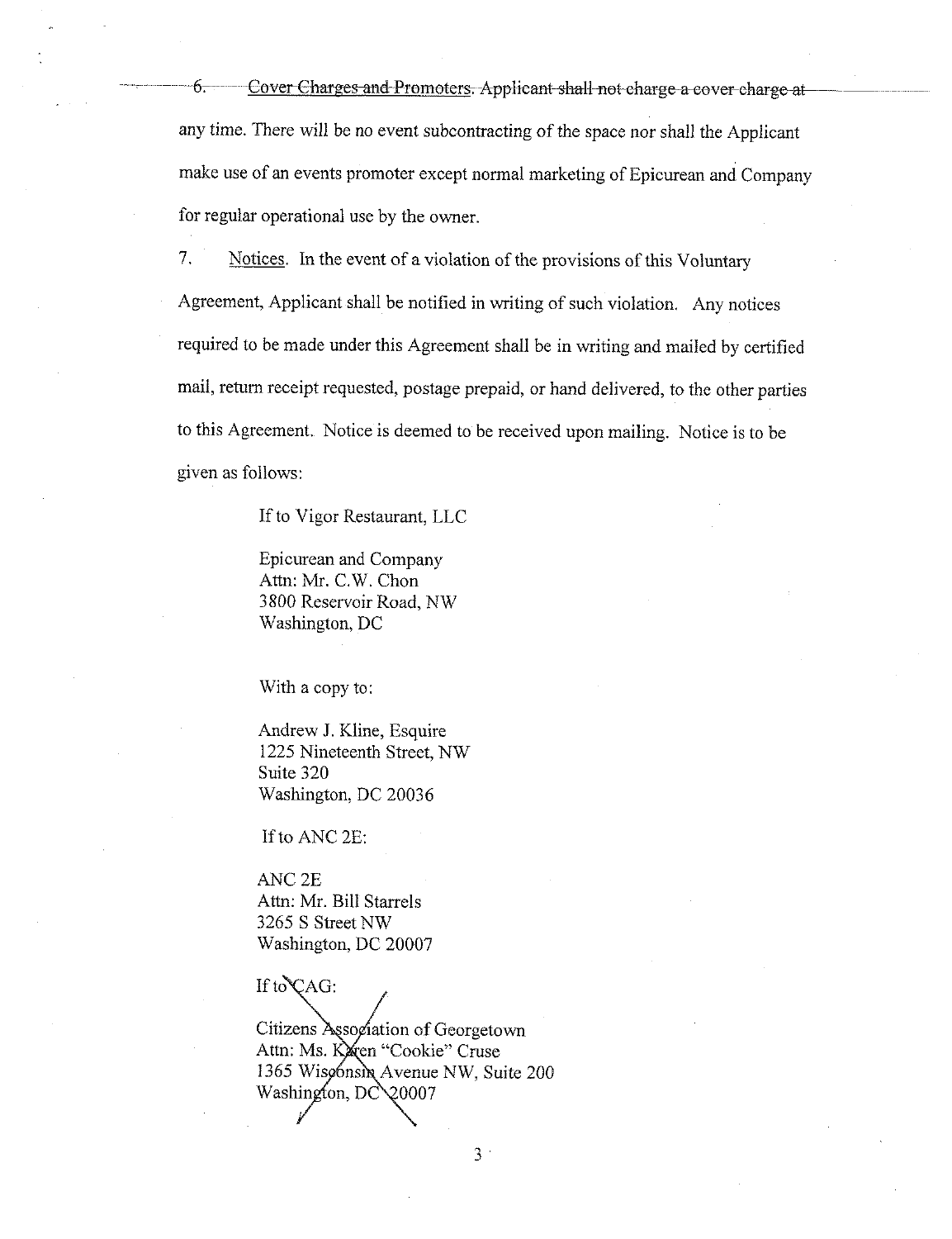Applicant may change the notice addresses listed above by written notice to the signatories hereto at the addresses listed below their signatures. Failure to give notice shall not constitute waiver or acquiescence to the violation, but notice shall be a prerequisite to the filing of a complaint with the Alcoholic Beverage Control Board.

8. Withdrawal of Protest. In consideration of the Applicant's agreement to the provisions of the Voluntary Agreement, CAG and the ANC support the issuance of the License to Applicant, and hereby withdraw their protests to the issuance of the License, and join with the Applicant in requesting that the License be issued forthwith in accordance with the Board's normal procedures.

9. Entire Agreement. This Agreement sets forth the entire understanding of the parties here to with respect to the subject matter herein and they shall not be changed or terminated orally. There are no other warranties or representations made or relied upon by any of the parties to this matter other than those expressly set forth in said Agreement. This Agreement shall be construed in accordance with the laws of the District of Columbia

10. Counterparts. This Agreement may be executed simultaneously in two or more counterparts, each of which shall be deemed an original, but all of which together shall constitute one and the same instrument.

11. Successors and Partial Invalidity. This Agreement shall be binding upon and inure to the benefit of the parties hereto and their respective successors and assigns. In the event any part of this Agreement should be determined by a court of competent jurisdiction to be invalid or unenforceable, the validity of the rest of the Agreement shall not be affected and the rights and obligations of the parties shall be construed and

 $\overline{4}$